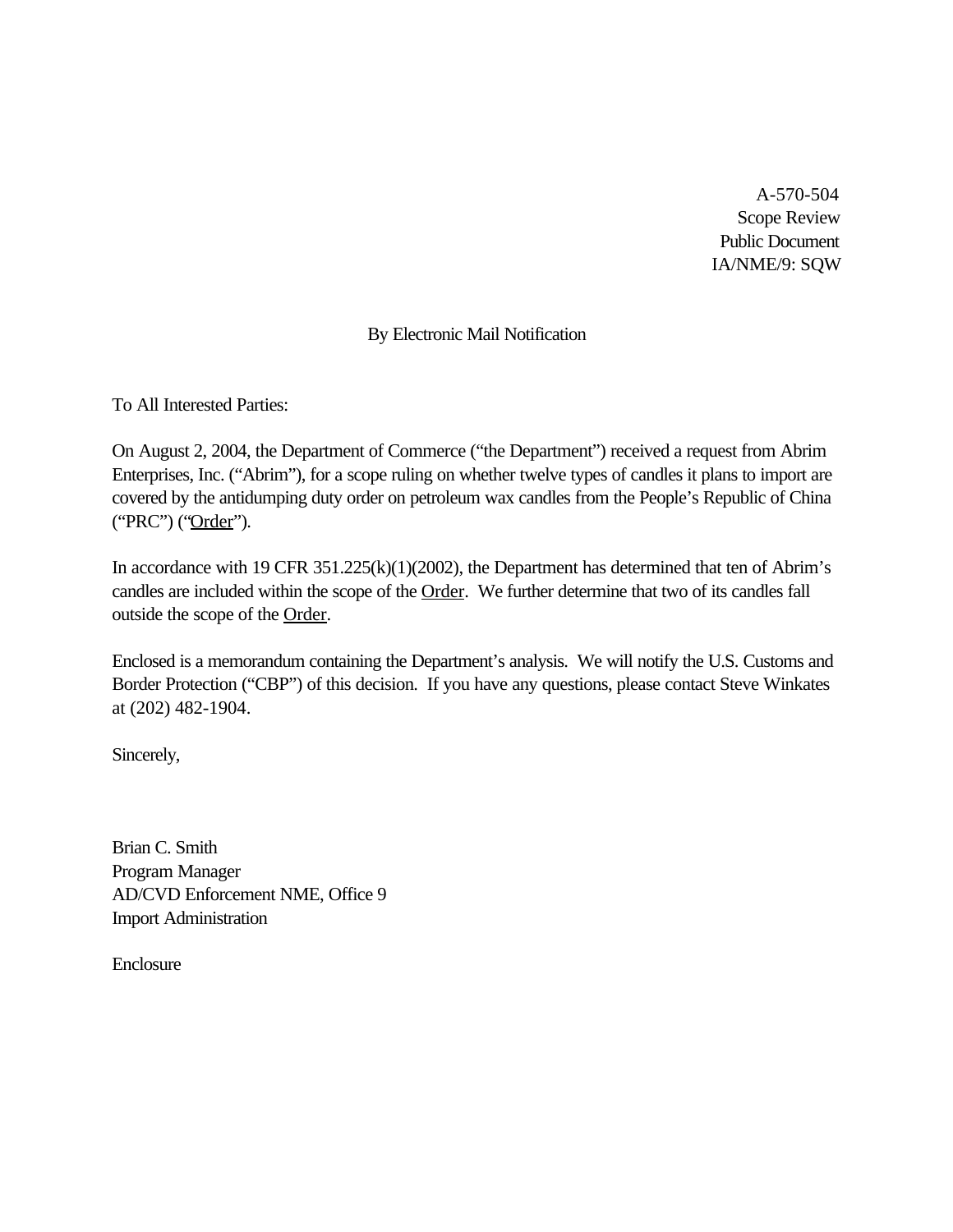A-570-504 Scope Review Public Document IA/NME/9: SQW

| <b>MEMORANDUM FOR:</b> | Barbara E. Tillman<br><b>Acting Deputy Assistant Secretary</b><br>for Import Administration                                                        |
|------------------------|----------------------------------------------------------------------------------------------------------------------------------------------------|
| FROM:                  | James C. Doyle<br>Director, Office 9<br><b>Import Administration</b>                                                                               |
| <b>SUBJECT:</b>        | Final Scope Ruling: Antidumping Duty Order on Petroleum Wax<br>Candles From the People's Republic of China (A-570-504);<br>Abrim Enterprises, Inc. |

#### **Summary**

On August 2, 2004, the Department of Commerce ("the Department") received a request from Abrim Enterprises, Inc. ("Abrim"), for a scope ruling to determine whether twelve types of candles are included within the scope of the antidumping duty order on petroleum wax candles from the People's Republic of China ("PRC"). Antidumping Duty Order: Petroleum Wax Candles from the People's Republic of China, 51 FR 30686 (August 28, 1986) ("Order"). In accordance with 19 CFR 351.225(k)(1), we recommend that the Department determine that ten of Abrim's candles are included within the scope of the Order. In addition, we further recommend that the Department determine that two of its candles fall outside the scope of the Order.<sup>1</sup>

## **Background**

On August 2, 2004, the Department received a letter from Abrim, dated July 30, 2004, requesting a scope ruling on twelve types of candles. On October 25, 2004, we provided counsel for the National Candle Association ("NCA"), petitioner and the domestic producer in this proceeding, with an

 $<sup>1</sup>$  The Department has developed an internet website that allows interested parties to access prior</sup> scope determinations regarding the Order. This website lists all scope determinations from 1991 to the present. It can be accessed at http://ia.ita.doc.gov/download/candles-prc-scope/index, and will be updated periodically, to include newly-issued scope determinations.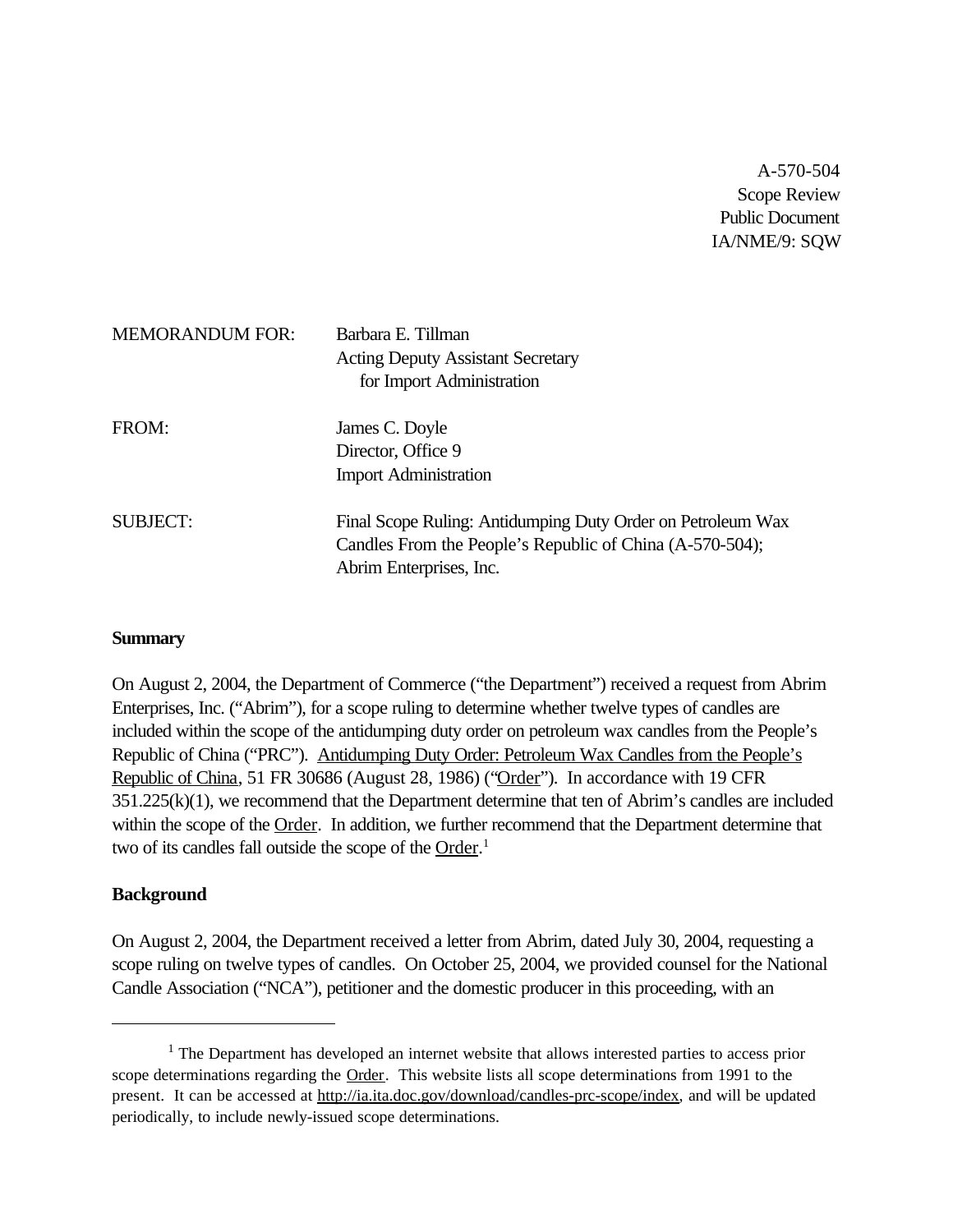opportunity to examine the samples Abrim provided in its scope ruling request (see October 25, 2004, memorandum to the file entitled "Meeting with Petitioner's Counsel and Viewing of Samples"). On November 12, 2004, NCA submitted comments on Abrim's scope ruling requests.

## **Abrim's Scope Request**

Abrim argues that all twelve of its candles fall outside the scope of the Order because they are either (a) holiday candles or (b) in the shape of identifiable objects, thus making them eligible for the novelty exception.

## **a. Product Descriptions**

The following are brief excerpts of Abrim's descriptions of its candles from its August 2, 2004, submission:

The candles are known as "Rainbow Color-Changing Candles." Common to all subject candles is an internal sensor powered by a lithium battery which causes the candle to change colors when lit. Therefore, while the color of each of the candles appears white, when in use the candles will emit variable and varying colors including blue, indigo, purple, yellow, orange, etc.

The candles are in the shape of identifiable objects, but some also depict scenes or symbols from Christmas, Easter, and Halloween. All candles are made from 100 percent petroleumbased wax and have fiber core wicks.

## **Strobile-M (Model No. CS0710-M)**

The Strobile candle is identifiable from all angles as a pinecone.

## **Halloween Skull-A (Model No. HS1010)**

The Halloween Skull candle is identifiable as a human skull from all angles, with clear skull features including eye sockets, cheekbones, etc. While uniform in color (when unlit), these features are clearly discernible without close observation.

## **Easter Egg/Flower Basket (Model No. EE0810)**

The Easter Egg/Flower Basket is recognizable as an egg from all angles. It also has an engraved flower basket pattern running around the entire candle.

## **Tulip Bud-L (Model No. FT0708)**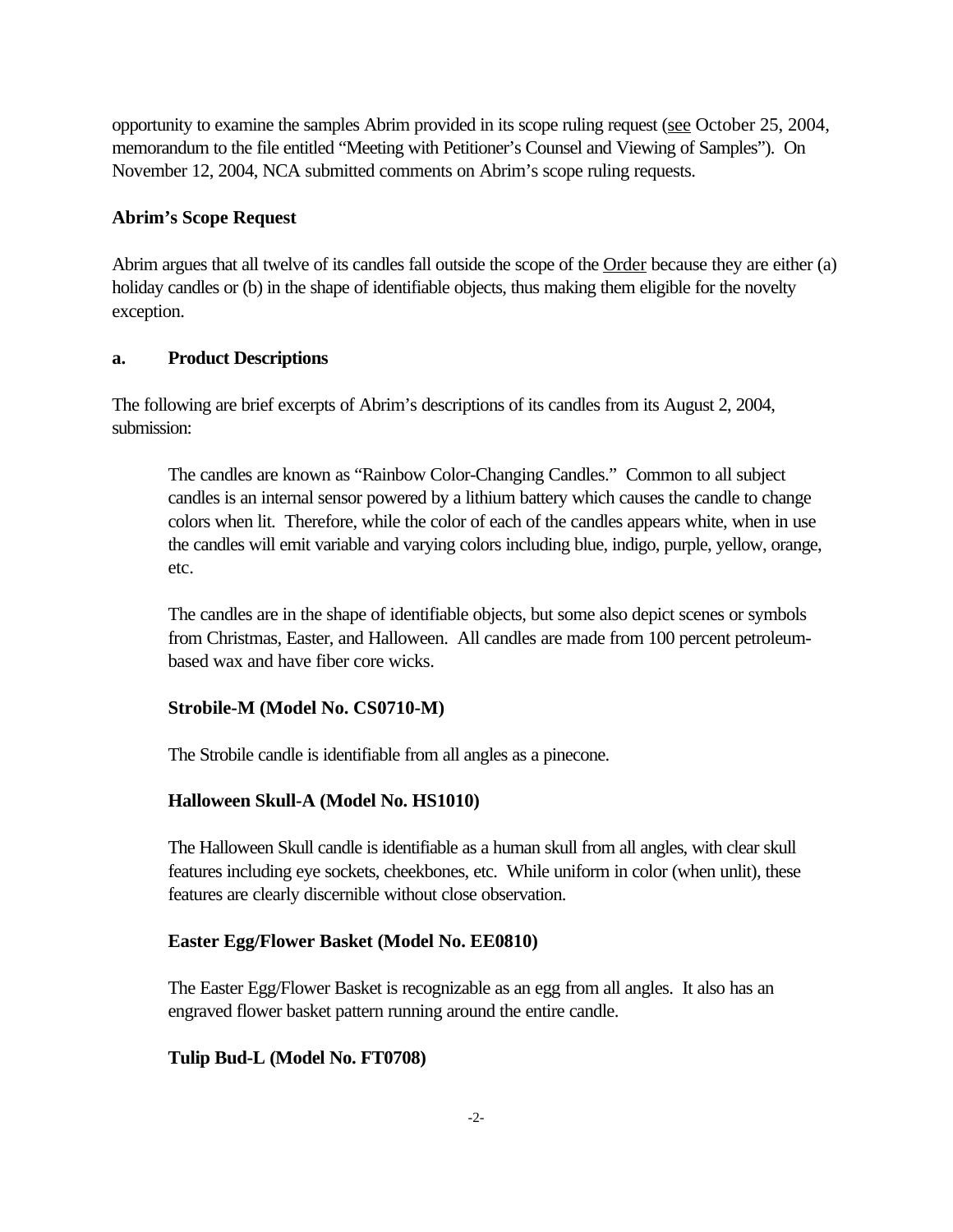The Tulip Bud-L candle is shaped and easily recognizable as an open tulip bud from all angles. The candle shows clearly defined, textured tulip petals rising from the base which appear to be "in bloom," <u>i.e.</u>, partially open with the petals slightly bent over at the top.

#### **Birthday Cake-S (Model No. PB0907)**

The Birthday Cake-S candle is recognizable from most angles as a three-tiered festive cake. The perimeter of each cake tier is adorned with a ribbon-like relief, and equally spaced roses or other flowers.

## **Square-M Angel ("Four Angels") (Model No. PA1010)**

The Square-M Angel candle is almost a square-shaped candle (3.5" x 3.5" x 3.9") which depicts an identifiable object, a raised, full-image relief of a winged angel holding a lute, on all four sides of the candle. Each angel is framed by carved ornamentation: church-like arches capped by a star situated above the angel's head. The angel relief is identical on all four sides of the candle.

## **Censer (Model No. PC0907)**

The Censer candle is an identifiable object, a censer, or thurible. There is significant detail carved on the censer-shaped candle, including three detailed column-like legs upon which the censer pot sits, and a highly decorated main vessel. The subject candle also has two short (one inch) protrusions extending upward from the rim of the censer to which a "chain" would be attached on an actual censer for suspending or swinging the censer during important religious ceremonies.

## **Garlic-L (Model No. BG0810)**

The Garlic-L candle is shaped in the form of a vegetable garlic and is identifiable as such from all angles. There are clearly visible vertical ridges on the candle, roughly delineating the underlying garlic cloves.

#### **Easter Egg-E (Model No. EE0608-E)**

The Easter Egg-E candle is in the shape of a true egg.

## **X-Mas Tree-A (Model No. CT0713)**

The X-Mas Tree candle is 5.2 inches in overall height and 3 inches in width at the very bottom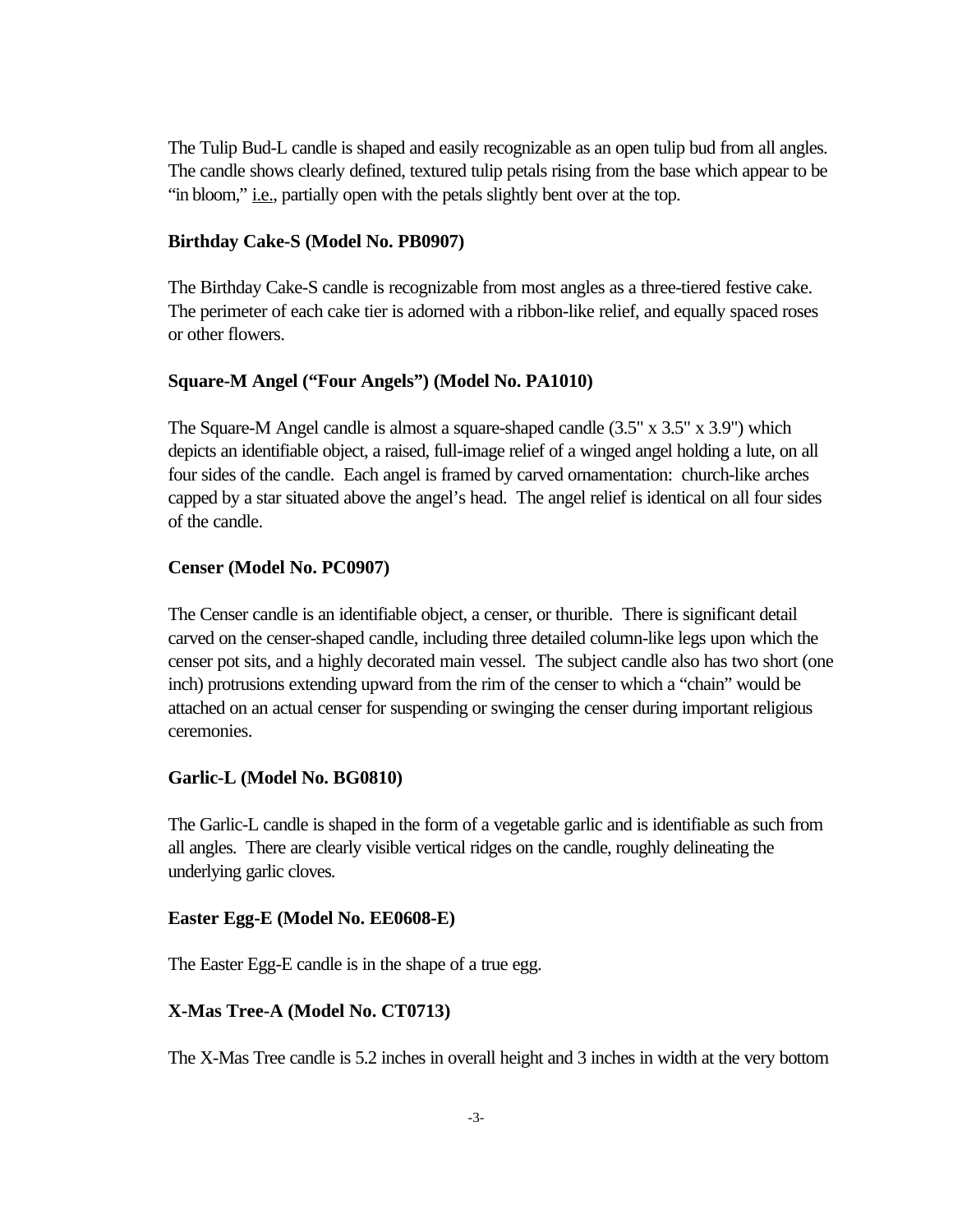{and} follows the form of a traditional conical Christmas tree with a wide base narrowing to a point at the top. The "needles" or "leaves" of the subject candle are covered with clumps of "snow."

#### **Snowman (Wife) (Model No. CS0710-A)**

The Snowman (Wife) candle is a figurine in the shape of a full-length snowman, with clear traditional features identifying it as such from all angles. The "snowman" has a round torso, scarved neck, round head, a brimmed hat pinned back in the front with a flower, and a pointy nose (suggesting a carrot). The snowman's two arms are clearly visible on the sides of the candle. As with an actual snowman, the candle does not have "legs." The snowman wife is also wearing a cloak with a top button, indicated by texturing and grooves on the candle.

#### **Snowman (Husband) (Model No. CS0710-B)**

The Snowman (Husband) candle, like the Snowman (Wife) candle, is a figurine in the shape of a full-figured snowman. The only notable differences between the two candles are that: (1) the Husband's brimmed hat is not pinned back in the front, as it is on the "Wife" snowman; (2) the Husband snowman's scarf also appears somewhat different. Other than those minor differences, the two candles are virtually identical.

## **b. Scope Request**

To support its argument that its candles qualify for the novelty exception, Abrim quotes from the notice which the Department issued to the U.S. Customs Service (now renamed U.S. Customs and Border Protection ("CBP")) in connection with a July 1987 scope determination concerning an exception from the Order for novelty candles, which states:

The Department of Commerce has determined that certain novelty candles, such as Christmas novelty candles, are not within the scope of the antidumping duty order on petroleum-wax candles from the People's Republic of China ("PRC"). Christmas novelty candles are candles specially designed for use only in connection with the Christmas holiday season. This use is clearly indicated by Christmas scenes and symbols depicted in the candle design. Other novelty candles not within the scope of the order include candles having scenes or symbols of other occasions (*e.g.*, religious holidays or special events) depicted in their designs, figurine candles, and candles shaped in the form of identifiable objects (*e.g.*, animals or numerals).

See Petroleum-Wax Candles from the People's Republic of China - Antidumping - A-570-504; C.I.E. -212/85, September 21, 1987; Letter from the Director, Office of Compliance, to Burditt, Bowles & Radzius, Ltd., July 13, 1987 ("CBP Notice").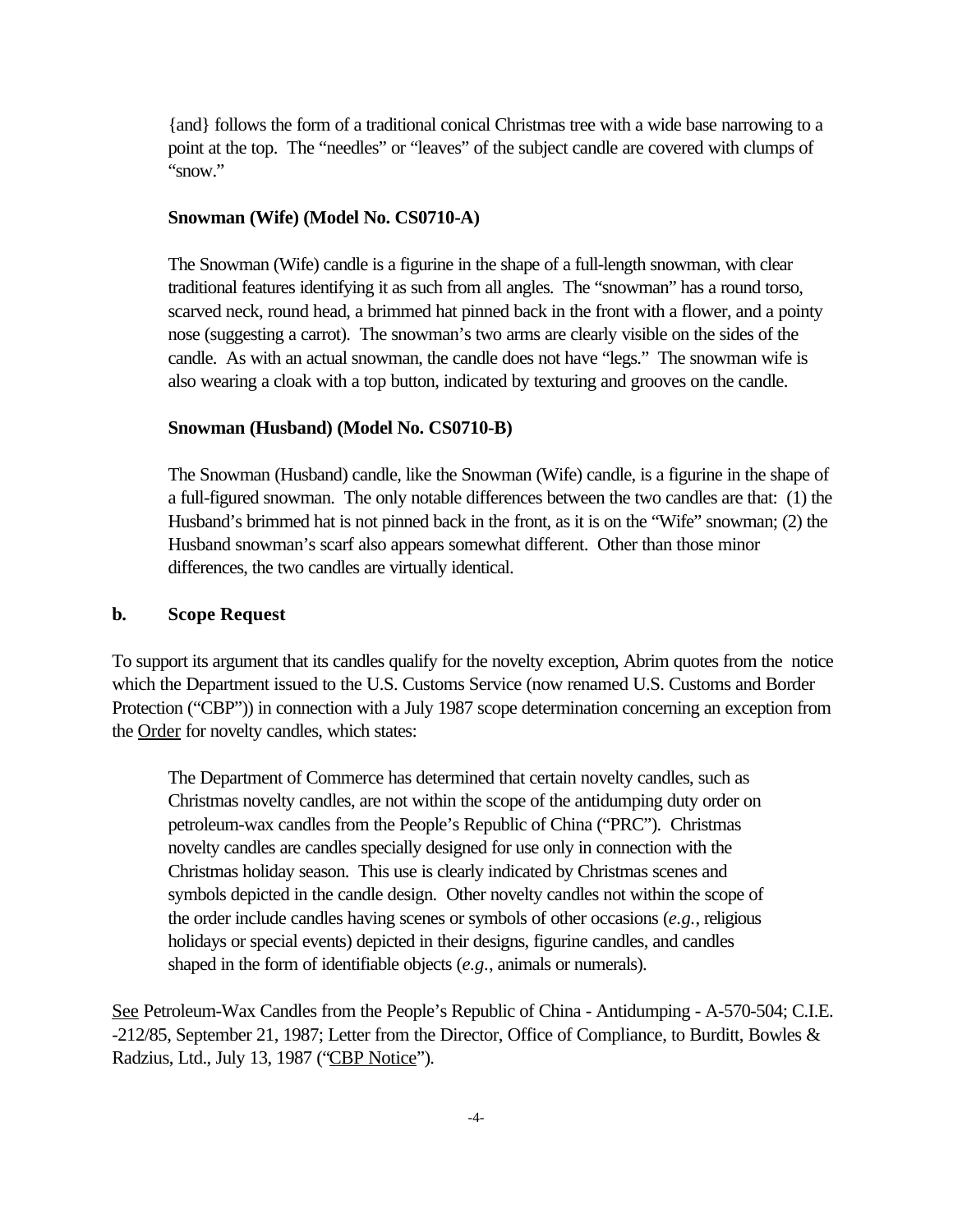Abrim included samples of its candles with its scope request, as well as photographs in response to a subsequent request from the Department (see October 15, 2004, Letter from the Department to Abrim).

## **NCA Comments**

In its comments, the NCA retraces the history of this antidumping duty order, including the import surges and resultant injury suffered by domestic manufacturers which prompted the original September 1985 antidumping petition. The NCA contends that the antidumping statute and antidumping duty orders are remedial in nature and exceptions to them should be construed as narrowly as possible to preserve the efficacy of the Order. In support of its assertion, the NCA cites a Court of International Trade ("CIT") decision, which states that "a candle must be specifically designed for use only in connection with a religious holiday or special event to fall within the novelty candle exception." See Russ Berrie & Co., Inc. v. United States, 57 F. Supp. 2d 1184, 1194 (CIT 1999). Thus, the NCA argues that the Department narrowly limited the novelty candle exception to figurine candles, candles shaped in the form of identifiable objects, and candles specifically designed for use only in connection with the holiday season.

The NCA argues that all of Abrim's candles are petroleum wax candles made in the PRC having fiber or paper-cored wicks and thus fall specifically within the Order. The NCA contends that, with the exception of the "Snowman (Wife)" and "Snowman (Husband)" candles, Abrim's candles are not in the shape of identifiable objects, nor are they designed for use only in connection with any specific holiday. Therefore, the NCA contends, these candles should be included within the scope of the Order.

The NCA argues that the "Strobile-M" candle is not easily recognizable as a pinecone or any other identifiable object. Therefore, the NCA contends that this candle should fall within the scope of the Order.

The NCA argues that the human skull characteristic of the "Halloween Skull-A" candle can only be observed by looking "straight on at one side of the candle," and therefore cannot be identified from multiple angles. Therefore, the NCA contends that this candle should fall within the scope of the Order.

The NCA argues that the "Easter Egg/Flower Basket" candle is not identifiable as an egg from any angle. In addition, the NCA claims that there is nothing in the design on the candle that limits its use to the Easter holiday. Therefore, the NCA contends that this candle should fall within the scope of the Order.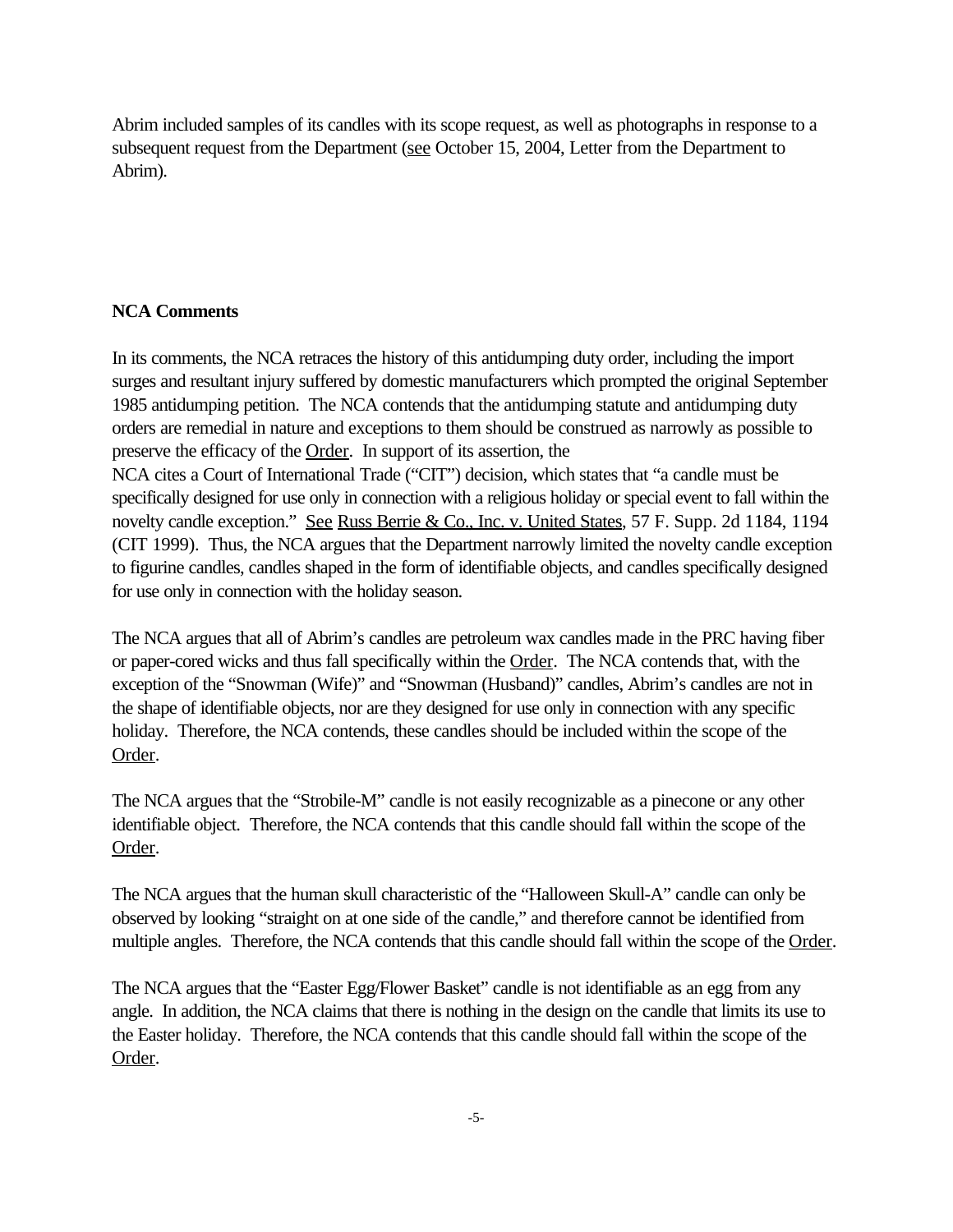The NCA argues that the "Tulip Bud-L" candle is not recognizable as a tulip bud from most angles, noting that the flower bud can only be discerned clearly by looking straight down onto the top of the candle. Therefore, the NCA contends that this candle should fall within the scope of the Order.

The NCA argues that the "Birthday Cake-S" candle is not identifiable as any known object when viewed from any angle. Therefore, the NCA contends that this candle should fall within the scope of the Order.

The NCA argues that the "Square-M Angel" candle is not in the shape of an identifiable object. Furthermore, the NCA contends that the angel design is not specific to the Christmas holiday, and even if it was, the angel design is not able to be viewed from multiple angles. See Final Scope Ruling – Antidumping Duty Order on Petroleum Wax Candles From the People's Republic of China (A-570-504); JC Penney Purchasing Corp. (May 21, 2001) ("JC Penney Corp."). Therefore, the NCA contends that this candle should fall within the scope of the Order.

The NCA argues that the "Censer" candle is not in the shape of an identifiable object when viewed from any angle. Therefore, the NCA contends that this candle should fall within the scope of the Order.

The NCA argues that the "Garlic-L" candle is not in the shape of an identifiable object when viewed from any angle. Therefore, the NCA contends that this candle should fall within the scope of the Order.

The NCA argues that the "Easter Egg-E" candle is not in the shape of an identifiable object when viewed from any angle, and further contends that if this were in fact an Easter egg, it would have decorations on it. Therefore, the NCA contends that this candle should fall within the scope of the Order.

The NCA argues that the "X-mas Tree-A" candle is not identifiable as a Christmas tree when viewed from multiple angles. Therefore, the NCA contends that this candle should fall within the scope of the Order.

The NCA also noted that Abrim's "Snowman (Wife)" and "Snowman (Husband)" candles are figurines in the shape of a snowman, and therefore conceded that these candles fall outside the scope of the Order.

The NCA notes that Abrim's candles compete in the same channels of trade as the candles subject to the Order, and that their sale without the antidumping duty will severely injure U.S. candle producers. The NCA further notes the long-standing efforts by candle importers to "expand the 'novelty candle' loophole in the Order through a continuing stream of scope requests, causing the Order to be subjected to over seventy Final Scope Rulings and many more requests." The NCA maintains that the success of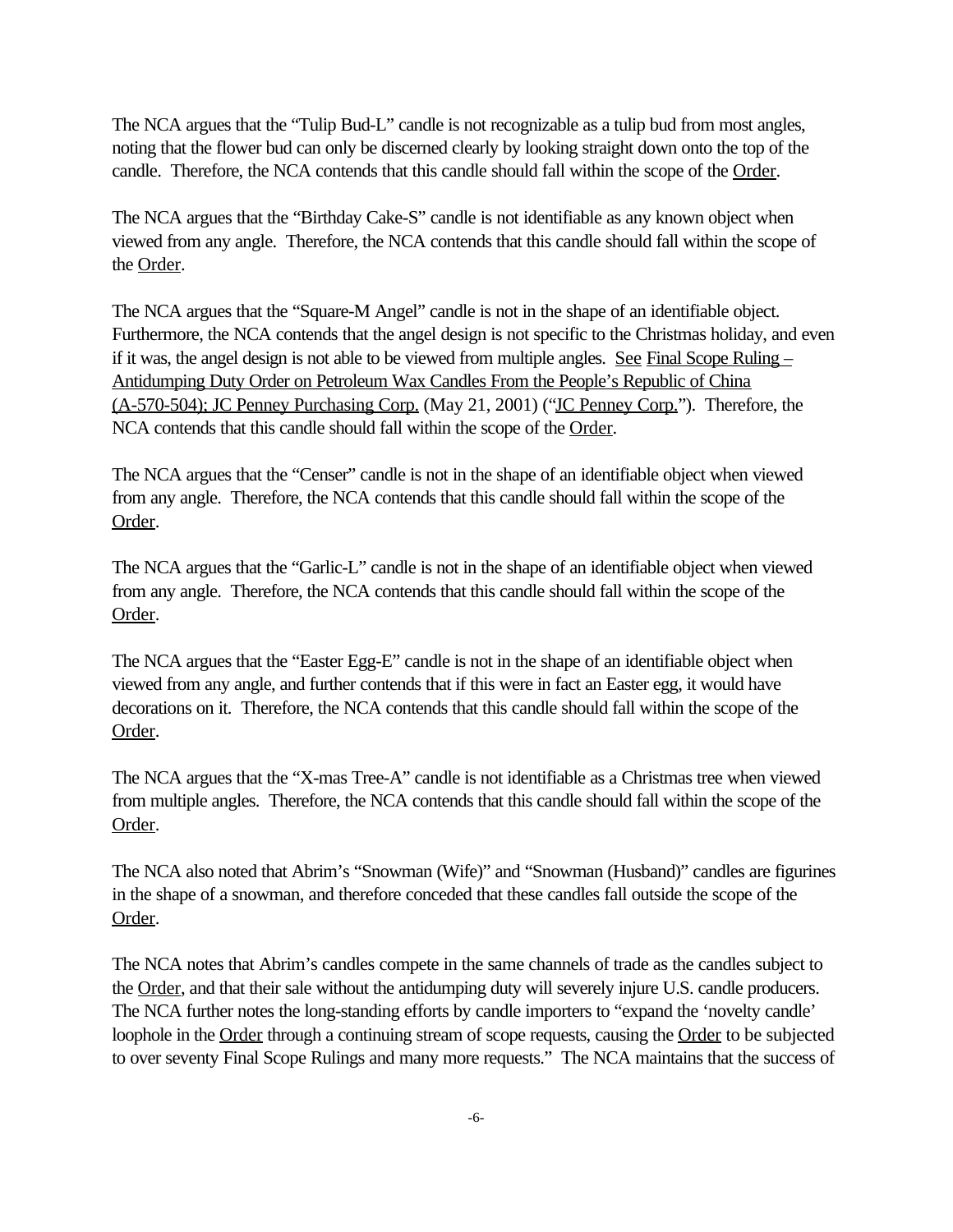the scope requests in eroding the Order has resulted in geometric increases in the volume of PRC candles coming into the United States. The NCA claims that Abrim is now asking the Department to narrow the scope of the Order so that everyday candles are not included within the scope of the Order, claiming that they are novelty candles. Finally, the NCA argues that the Department does not have the legal authority to narrow the scope of the Order.

#### **Legal Framework**

The regulations governing the Department's antidumping scope determinations are found at 19 CFR 351.225 (2004). On matters concerning the scope of an antidumping duty order, the Department first examines the descriptions of the merchandise contained in the petition, the initial investigation, and the determinations of the Secretary (including prior scope determinations) and the U.S. International Trade Commission ("ITC"). This determination may take place with or without a formal inquiry. If the Department determines that these descriptions are dispositive of the matter, the Department will issue a final scope ruling as to whether or not the subject merchandise is covered by the order. See 19 CFR 351.225(k)(1).

Conversely, where the descriptions of the merchandise are *not* dispositive, the Department will consider the five additional factors set forth at 19 CFR 351.225(k)(2). These criteria are: (1) the physical characteristics of the merchandise; (2) the expectations of the ultimate purchasers; (3) the ultimate use of the product; (4) the channels of trade in which the product is sold; and (5) the manner in which the product is advertised and displayed. The determination as to which analytical framework is most appropriate in any given scope inquiry is made on a case-by-case basis after consideration of all evidence before the Department.

In the instant case, the Department has evaluated Abrim's requests in accordance with 19 CFR 351.225(k)(1) and the Department finds that the descriptions of the products contained in the petition, the initial investigation, and the determinations of the Secretary (including prior scope determinations) and the ITC are dispositive with respect to all twelve of Abrim's candles. Therefore, the Department finds it unnecessary to consider the additional factors set forth at 19 CFR 351.225(k)(2).

Documents and parts thereof from the underlying investigation that the Department deemed relevant to this scope ruling were made part of the record of this determination and are referenced herein. Documents that the Department did not present, or place on the record, do not constitute part of the administrative record for this scope determination.

In its petition of September 4, 1985, the NCA requested that the investigation cover: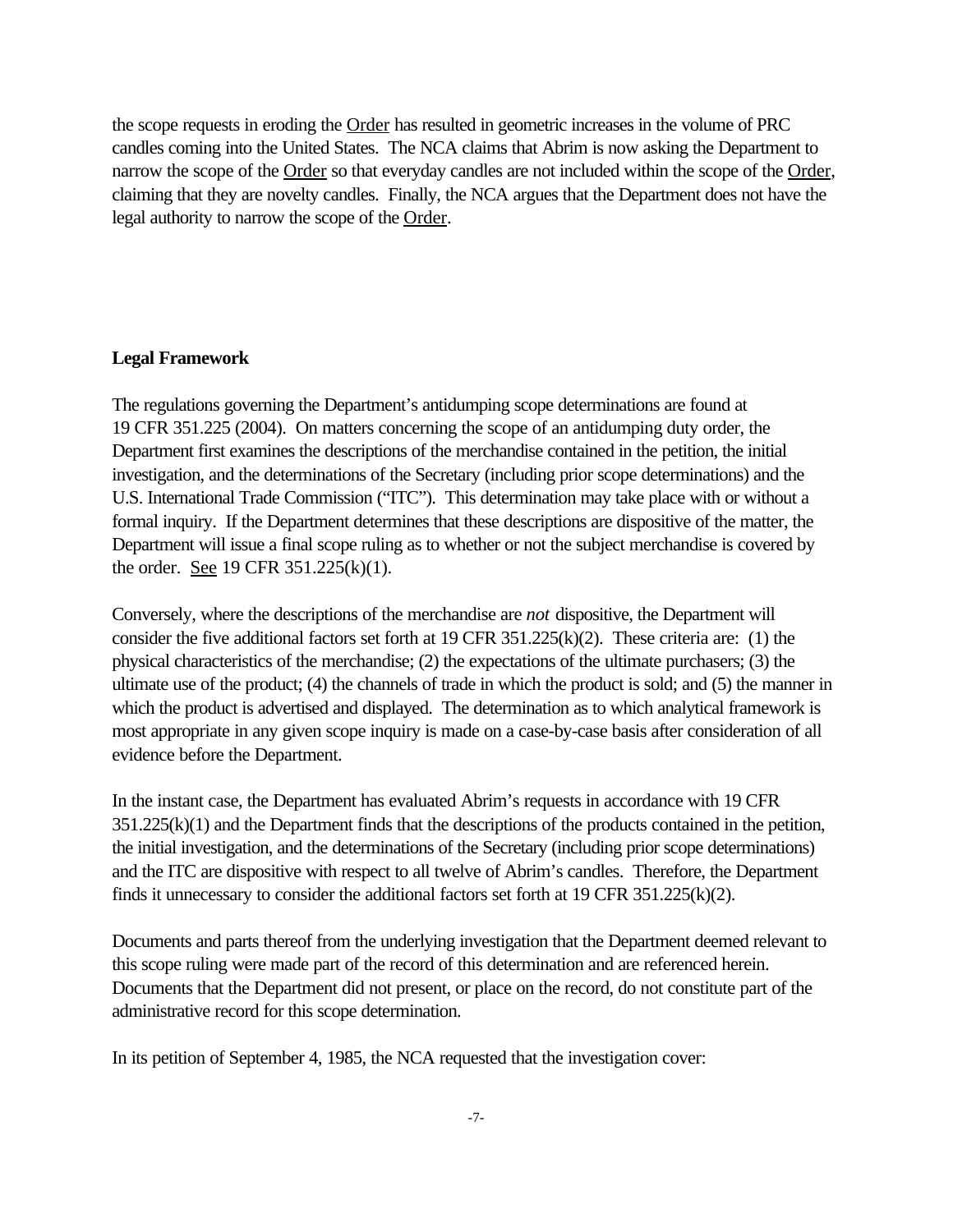{c}andles {which} are made from petroleum wax and contain fiber or paper-cored wicks. They are sold in the following shapes: tapers, spirals, and straight-sided dinner candles; rounds, columns, pillars; votives; and various wax-filled containers. These candles may be scented or unscented ... and are generally used by retail consumers in the home or yard for decorative or lighting purposes.

See Antidumping Petition (September 4, 1985), at 7.

The Department defined the scope of the investigation in its notice of initiation. This scope language carried forward without change through the preliminary and final determinations of sales at less than fair value and the eventual antidumping duty order:

{c}ertain scented or unscented petroleum wax candles made from petroleum wax and having fiber or paper-cored wicks. They are sold in the following shapes: tapers, spirals, and straightsided dinner candles; rounds, columns, pillars, votives; and various wax-filled containers.

See Petroleum Wax Candles from the People's Republic of China: Initiation of Antidumping Duty Investigation, 50 FR 39743 (September 30, 1985); Petroleum Wax Candles from the People's Republic of China: Preliminary Determination of Sales at Less Than Fair Value, 51 FR 6016 (February 19, 1986); Petroleum Wax Candles from the People's Republic of China: Final Determination of Sales at Less Than Fair Value, 51 FR 25085 (July 10, 1986) ("Final Determination"); and Order.

The ITC adopted a similar definition of the "like product" subject to its determinations, noting that the investigations did not include "birthday, birthday numeral and figurine type candles." See Candles from the People's Republic of China: Determination of the Commission in Investigation No. 731-TA-282 (Final), Publication 1888 (August 1986) ("ITC Determination"), at 4, note 5, and A-2.

Also of relevance to the present scope inquiry is the Department's instructions to CBP (see Letter from the Director, Office of Compliance, to Burditt, Bowles & Radzius, Ltd., July 13, 1987 ("CBP Notice"), issued in connection with a July 1987 scope determination concerning an exception from the Order for novelty candles, which states:

The Department of Commerce has determined that certain novelty candles, such as Christmas novelty candles, are not within the scope of the antidumping duty order on petroleum-wax candles from the People's Republic of China ("PRC"). Christmas novelty candles are candles specially designed for use only in connection with the Christmas holiday season. This use is clearly indicated by Christmas scenes and symbols depicted in the candle design. Other novelty candles not within the scope of the order include candles having scenes or symbols of other occasions (*e.g.*, religious holidays or special events) depicted in their designs, figurine candles, and candles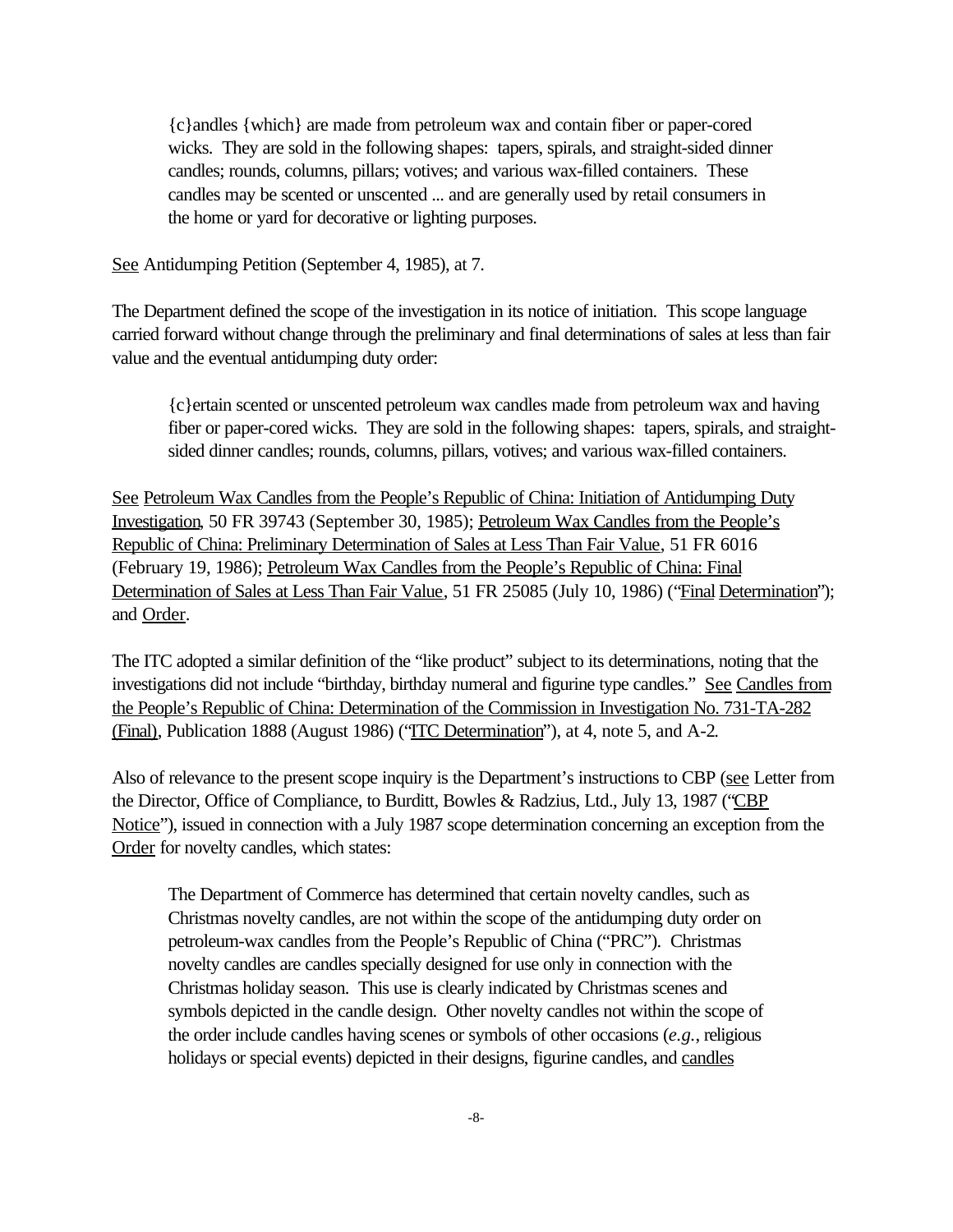shaped in the form of identifiable objects (*e.g.*, animals or numerals).

See CBP Notice (emphasis added).

When determining whether or not a particular product claimed as a novelty candle is within the scope of the antidumping duty order, the Department's first line of inquiry is whether the shape of the candle falls within those shapes listed by the inclusive language of the Order's scope, *i.e.*, "tapers, spirals, and straight-sided dinner candles; rounds, columns, pillars, votives; and various wax-filled containers." If a candle falls within one of the above delineated shapes, it will be determined to be within the Order's scope. Candles of a shape not listed by the inclusive language of the Order's scope will then be evaluated to determine whether they are "scented or unscented petroleum wax candles made from petroleum wax and having fiber or paper-cored wicks."

In November 2001, the Department changed its practice on the issue of candle shapes. See Final Scope Ruling – Antidumping Duty Order on Petroleum Wax Candles From the People's Republic of China (A-570-504); JC Penney (November 9, 2001) ("JC Penney"). In this ruling, the Department reviewed the text of the scope of the Order, beginning with the text of the first sentence of the scope which covers "{c}ertain scented or unscented petroleum wax candles made from petroleum wax and having fiber or paper-cored wicks." See Order. The text following this broad inclusive sentence provides a list of shapes, this list is not modified by any express words of exclusivity. The result of our prior practice of not including within the scope of the Order candles of a shape other than those specifically listed in the Order was inconsistent with the fact that the candles were "scented or unscented petroleum wax candles made from petroleum wax and having fiber or paper-cored wicks."<sup>2</sup> In JC Penney, the Department determined to revise this practice because it had the effect of narrowing the broad coverage of the first sentence of the Order's scope. The list of shapes in the second sentence of the Order's scope does not provide a textual basis for such a narrowing of the coverage of the first sentence of the Order's scope. Accordingly, to give full effect to the first sentence of the inclusive language of the scope, the Department now will normally evaluate whether candles of a shape not listed by the inclusive language of the Order's scope are scented or unscented petroleum wax candles made from petroleum wax and having fiber or paper-cored wicks.

This approach of evaluating such candles in light of the entire text of the Order's scope is in keeping with the opinion of the CIT, noting that a better approach in scope rulings is to avoid subjective issues of intent and, instead, look to the petition's language to determine whether the class or kind of

<sup>&</sup>lt;sup>2</sup> See, e.g., Final Scope Ruling - Antidumping Duty Order on Petroleum Wax Candles From the People's Republic of China (A-570-504); Endar Corp. (January 11, 2000) ("Endar") ("dragonfly" candle, in the shape of a rough-hewn stone with a dragonfly carved on top, is not within scope because it is of a shape not listed by the scope), and Final Scope Ruling – Antidumping Duty Order on Petroleum Wax Candles From the People's Republic of China (A-570-504); American Drug Stores, Inc. (March 16, 1998) (sphere or ball shaped candle is not within scope because it is a shape not listed by the scope).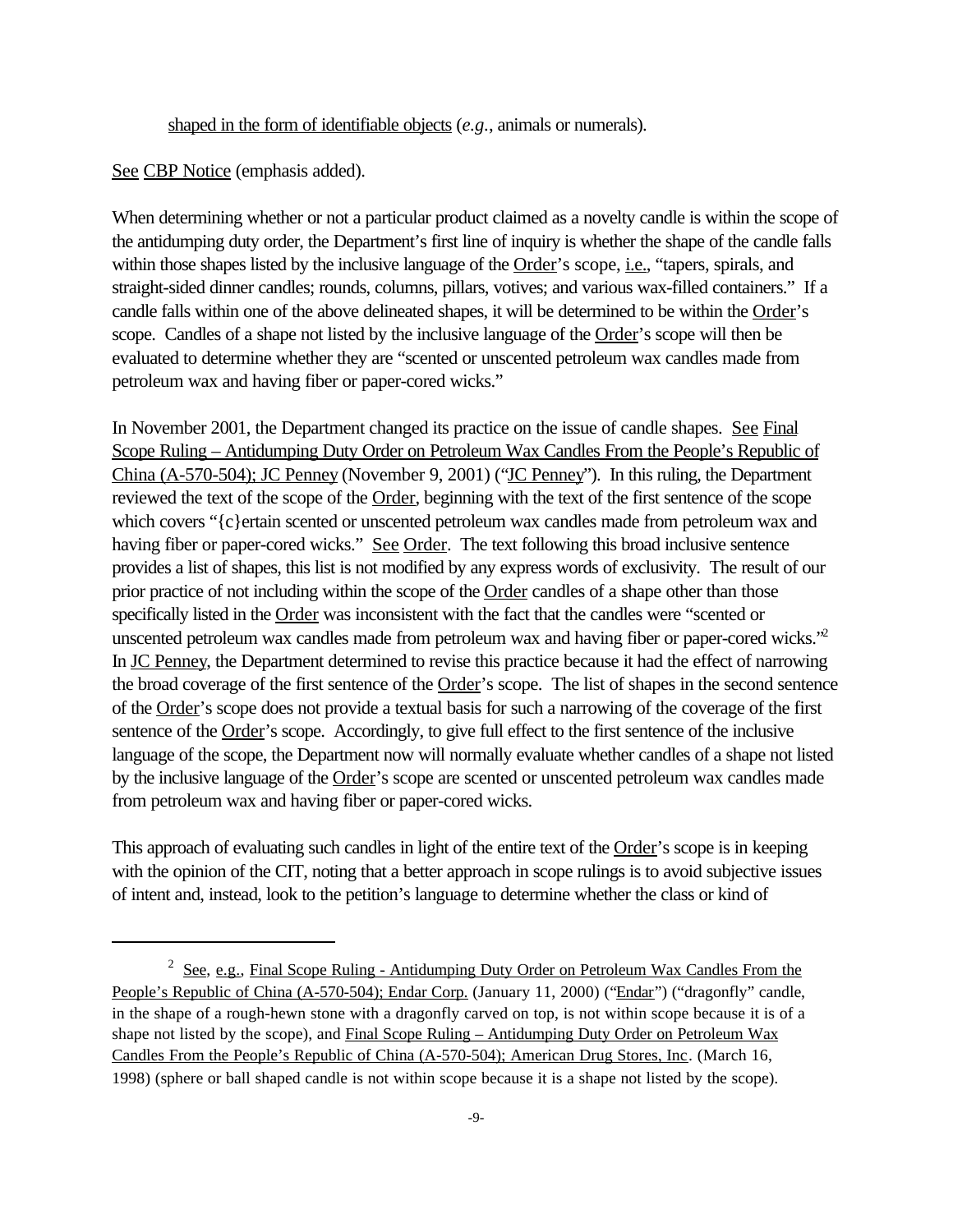merchandise at issue was expressly included. See Duferco Steel, Inc. v. United States, 146 F. Supp. 2d 913 (May 29, 2001) ("Duferco Steel"). Such an approach is a departure from past CIT precedent that required the Department to give ample deference to the NCA's intent when examining a petition's description of the subject merchandise. See, e.g., Torrington Co. v. United States, 995 F. Supp. 117, 121 (CIT 1998).

Although the specific scope decision in Duferco Steel has been overturned by the United States Court of Appeals of the Federal Circuit ("CAFC") in Duferco Steel, Inc. v. United States, 296 F.3d 1087 (Fed. Cir. July 12, 2002) ("Duferco Steel II"), we do not believe that the CAFC's decision undermines the Department's decision in JC Penney. The plain language of the scope of the Order clearly states that "{c}ertain scented or unscented petroleum wax candles made from petroleum wax and having fiber or paper-cored wicks . . . sold in the following shapes: tapers, spirals, and straight-sided dinner candles; rounds, columns, pillars, votives; and various wax-filled containers" are included within the scope of the Order. Thus, the Order offers a descriptive list of the shapes of candles included within the Order, but, as the courts have recognized, there is no requirement that every single product covered must be identified in the scope. More specifically, the CAFC has stated that "the petitions that led to the issuance of the order did not need to specifically identify the {product} in order to cover {it}; our precedent, to say nothing of the regulations, makes clear that neither a petition nor an antidumping or countervailing duty order requires that level of specificity."<sup>3</sup> The CAFC further stated "{a}s a matter of law, a petition need not list the entire universe of products . . . in order {for the petition} to cover those products.<sup>"4</sup> Thus, as applied to this Order, there is no requirement, nor is it possible, for all the shapes of candles to be listed.<sup>5</sup> In fact, if the list were exhaustive, there would have been no need for the Department to render a decision on novelty candles or any other candle that was not explicitly listed as a shape in the scope of the Order. However, the Department did render the novelty candle exception that offered a narrowly construed exception, leaving all other petroleum wax candles from the PRC covered by the Order.

If the Department determines that the candle is made from petroleum wax and has a fiber or papercored wick, but the candle possesses characteristics set out in the CBP Notice, it will fall outside the scope of the Order. In order for a candle to qualify for this exception, the characteristic which is claimed to render it a novelty candle (i.e., the shape of an identifiable object or a holiday-specific design) should be easily recognizable in order for the candle to merit not being included within the scope of the Order. Specifically, among other determining factors, the Department will examine

 $4 \underline{\text{Id}}$ .

<sup>3</sup> Novosteel SA v. United States, 284 F.3d 1261, 1264 (March 26, 2002).

<sup>&</sup>lt;sup>5</sup> See Petroleum Wax Candles from China, USITC Pub. No. 3226 Investigation No. 731-TA-282 (Review) (August 1999) ("USITC Pub. No. 3226"), at 18 ("Candles come in a wide variety of shapes and sizes. Major U.S. candle manufacturers reportedly will offer 1,000 to 2,000 varieties of candles in their product lines.").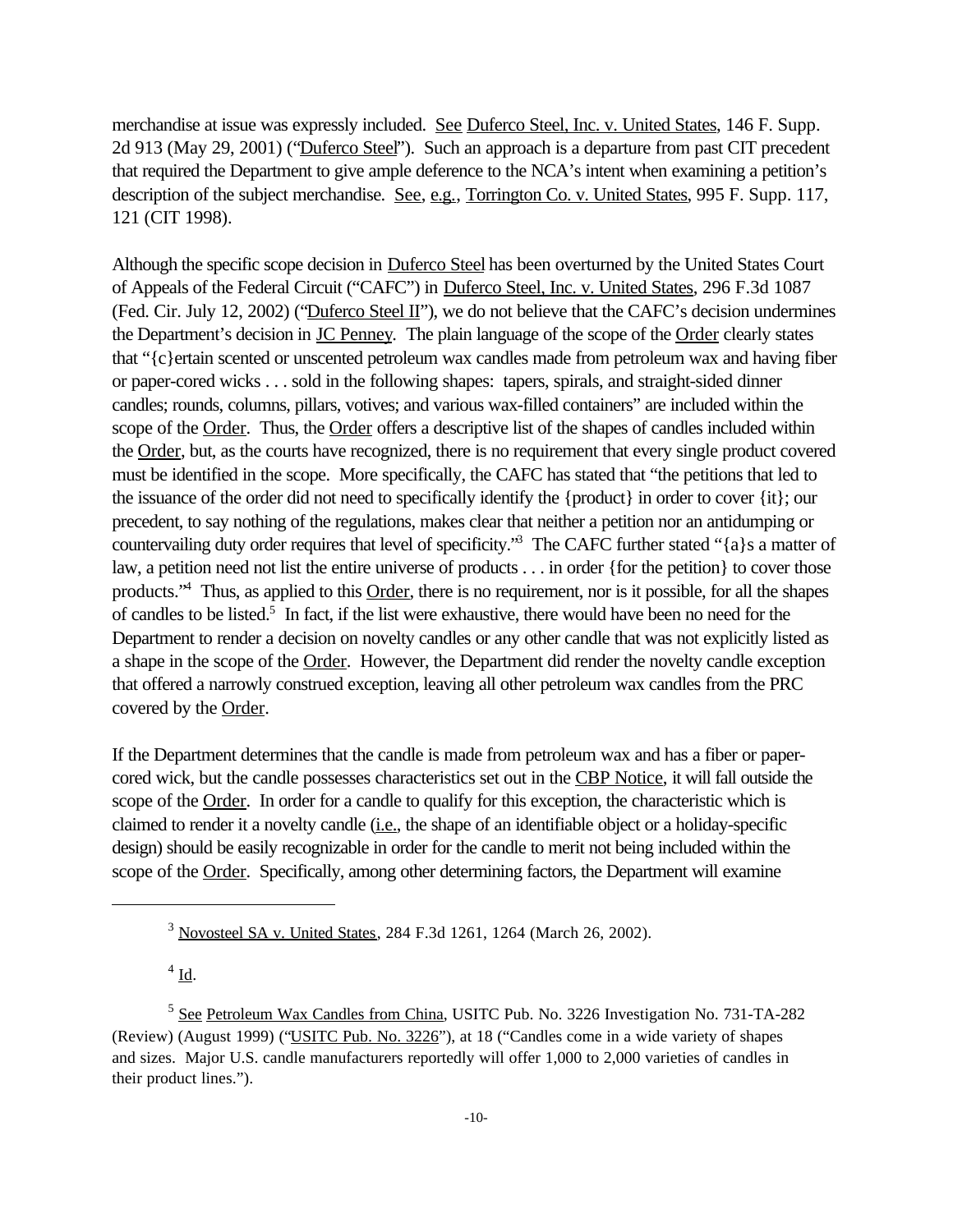whether the characteristic is identifiable from most angles and whether or not it is minimally decorative, e.g., small and/or singularly placed on the candle. If the identifiable object or holiday-specific design is not identifiable from most angles, or if the design or characteristic is minimally decorative, the Department may determine that the candle is included within the scope of the <u>Order. See JC Penney</u> Corp.; Final Scope Ruling – Antidumping Duty Order on Petroleum Wax Candles From the People's Republic of China (A-570-504), San Francisco Candle Co. (Feb. 12, 2001) ("SFCC"); and Endar. If a candle does not possess the characteristics set out in the July 1987 novelty candle exception, and it is a scented or unscented petroleum wax candle made from petroleum wax and having fiber or papercored wick, the Department will determine that the candle is within the scope of the Order.

### **Analysis**

With respect to the instant request, we find that for the reasons outlined below, Abrim's "Easter Egg/Flower Basket," "Square-M Angel," "Garlic-L," "Easter Egg-E," "Strobile-M," "Censer," "X-Mas-Tree-A," "Halloween Skull-A," "Tulip Bud-L," and "Birthday Cake-S" candles are included within the scope of the Order. Further, we find that Abrim's "Snowman (Wife)" and "Snowman (Husband)" candles fall outside the scope of the Order.

#### **"Easter Egg/Flower Basket"**

Abrim contends that the "Easter Egg/Flower Basket" petroleum wax candle, with a fiber-cored wick, is shaped in the form of an identifiable object: an Easter egg. Further, Abrim contends that this candle is associated with the Easter holiday. We disagree with Abrim that this candle is in the shape of an Easter egg. We find that this candle is in the shape of a round that gradually tapers to a point at the top, similar to Atico International, Inc.'s "Easter Egg" candle that the Department determined to be included within the scope of the Order (see Final Scope Ruling: Atico International, Inc. (April 8, 2002)). Therefore, we disagree with Abrim that this candle qualifies as being in the shape of an identifiable object. Moreover, we find that this candle is not exclusively associated with any specific holiday. The engraving that is included around the surface of the candle (*i.e.*, flowers contained in flower baskets) do not constitute items that are exclusively associated with the Easter holiday. Therefore, we disagree with Abrim that this candle is in the shape of an identifiable object and that this candle is specific to the Easter holiday. Thus, the Department finds that this candle does not fall within the July 1987 novelty candle exception (see CBP Notice). Therefore, this candle is included within the scope of the Order.

#### **"Square-M Angel"**

Abrim contends that the "Square-M Angel" petroleum wax candle, with a fiber-cored wick, is a novelty candle that, due to its incorporation of an angel, should be included within the novelty exception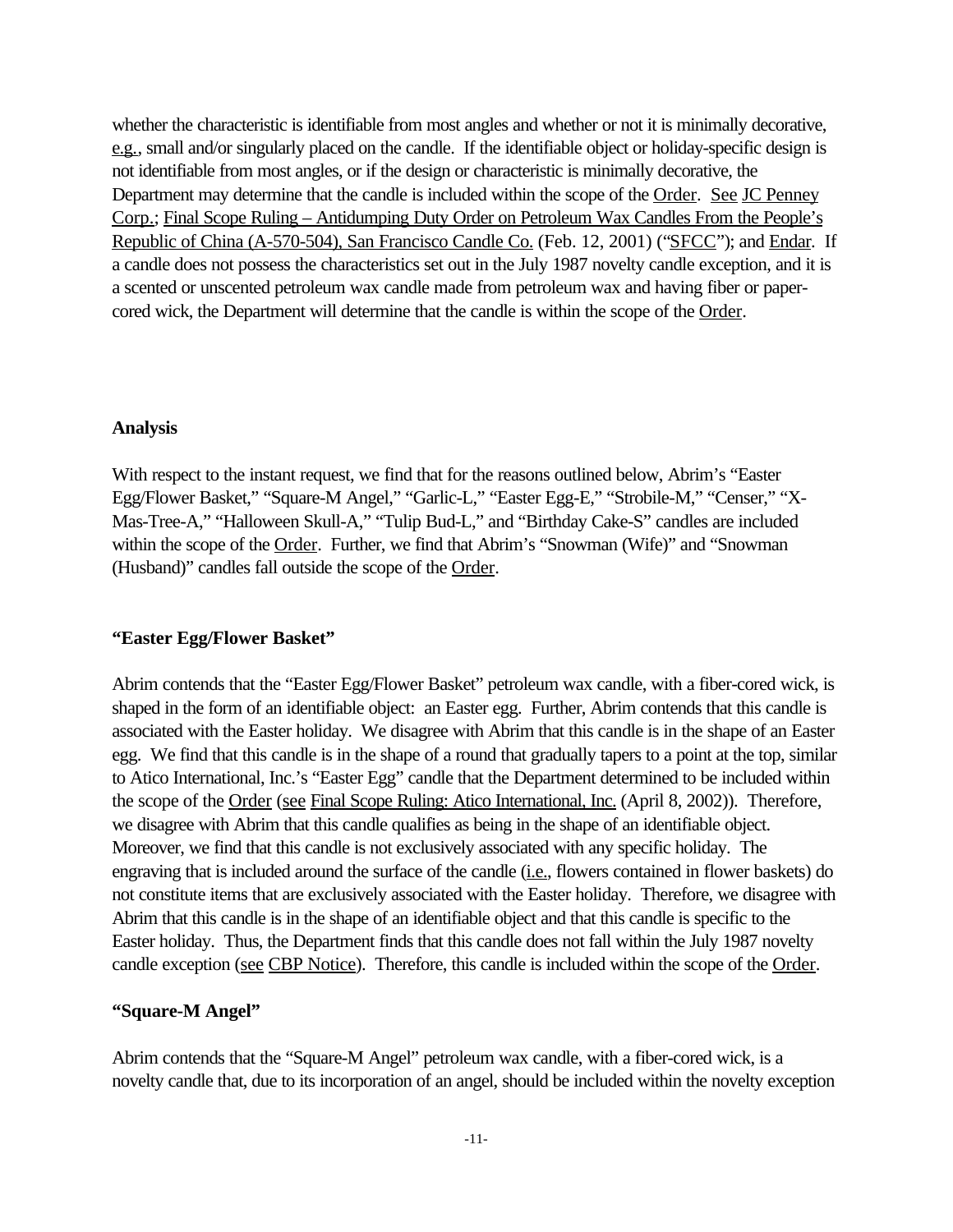because it is a holiday candle. This candle contains an angel carrying a lute, underneath an arched frame, with a star above on each side. We disagree with Abrim because angels, one of which is present on each side of the candle, are not associated with a specific holiday or special event. (See JC Penny Corp., in which the Department determined that angels are not associated with a specific holiday.) In addition, we disagree with Abrim's argument that the other items visible on the candle (i.e., lute, arched frame, or stars) combined with the angel would distinguish it as specific to any holiday or special event. We find that there is nothing intrinsic to these particular items that, combined with the angel, make this candle specific to any particular holiday. Therefore, we disagree that Abrim's "Square-M Angel" candle is a holiday candle. Thus, the Department finds that this candle does not fall within the July 1987 novelty candle exception (see CBP Notice), and we find that this candle is included within the scope of the Order.

#### **"Garlic-L"**

Abrim contends that the "Garlic-L" petroleum wax candle, with a fiber-cored wick, is shaped in the form of an identifiable object: a garlic bulb. We disagree that this candle is shaped in the form of a garlic bulb or any other identifiable object. This candle is in the shape of a round that gradually tapers to a point at the top (see Final Scope Ruling: Avon Products (June 11, 2001) ("Avon"), in which the Department determined that Avon's "Teardrop" candle, which is similar to the "Garlic-L" candle in terms of shape, was included within the scope of the Order). (See also, e.g., *Webster's Third New International Dictionary* (1993) (including as a definition of a taper, "regularly narrowed toward a point"). Further, we disagree with Abrim that the vertical ridges present on the candle successfully represent the vertical ridges present on a garlic bulb. The ridges on this candle are all molded in a perfectly straight fashion, whereas the ridges on an actual garlic bulb are often crooked and irregular. There is nothing else present on this candle that would make it identifiable as a garlic bulb. Therefore, we disagree with Abrim that this candle qualifies as being in the shape of an identifiable object. Thus, the Department finds that this candle does not fall within the July 1987 novelty candle exception (see CBP Notice). Therefore, this candle is included within the scope of the Order.

#### **"Easter Egg-E"**

Abrim contends that the "Easter Egg-E" petroleum wax candle, with a fiber-cored wick, is shaped in the form of an identifiable object: an Easter egg. We disagree with Abrim that this candle is in the shape of an Easter Egg. This candle is in the shape of a round that gradually tapers to a point at the top (see Avon). Therefore, we disagree with Abrim that this candle qualifies as being in the shape of an identifiable object. In addition, there are no designs on the candle that would make it specific to the Easter holiday. Thus, the Department finds that this candle does not fall within the July 1987 novelty candle exception. Therefore, this candle is included within the scope of the Order.

#### **"Strobile-M"**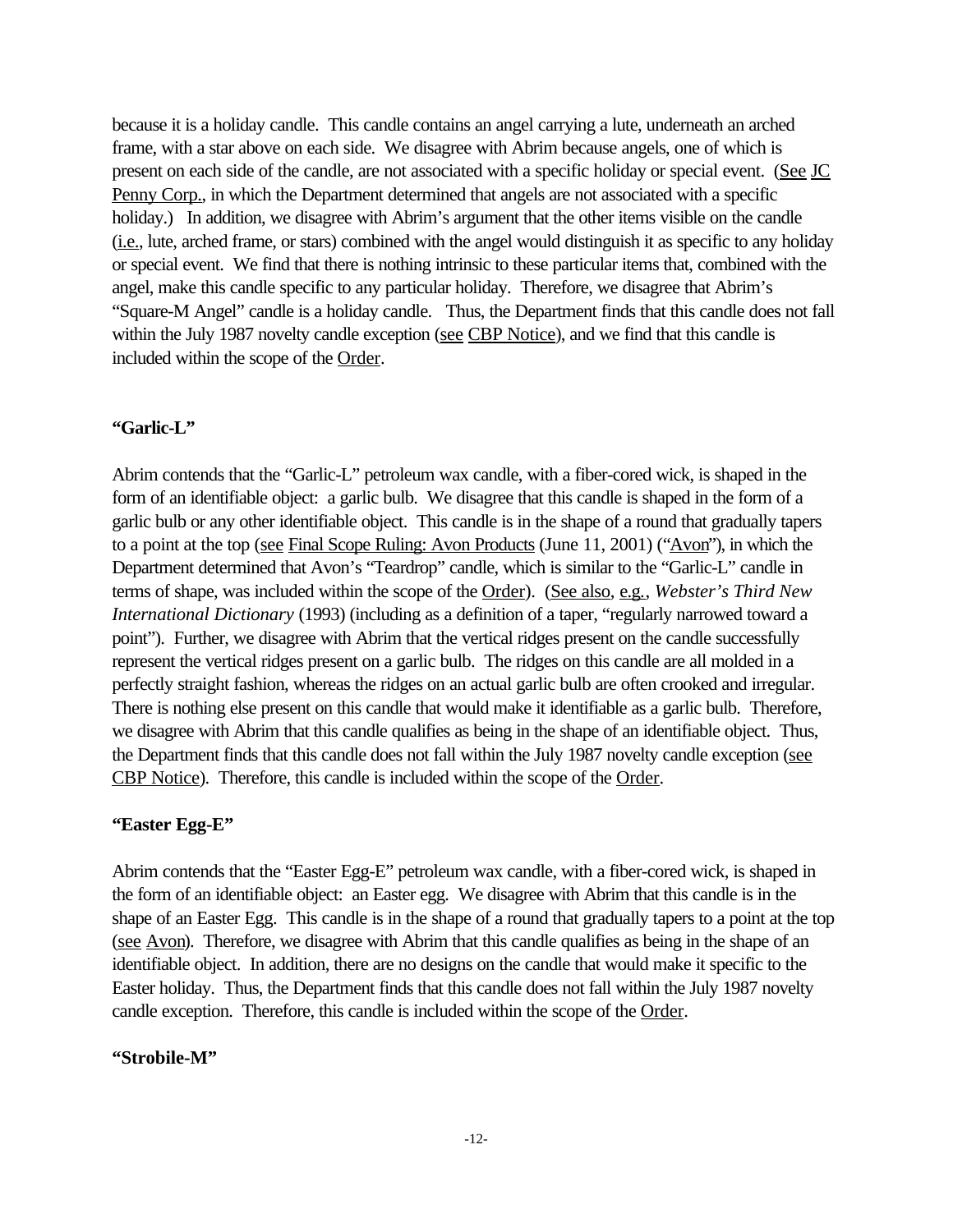Abrim contends that the "Strobile-M" petroleum wax candle, with a fiber-cored wick, is shaped in the form of an identifiable object: a pinecone. We disagree with Abrim that this candle is in the shape of an identifiable object. This candle is in the shape of a round that gradually tapers to a point at the top (see Avon). We find that the outcroppings protruding from the center of the candle do not provide sufficient detail to make this candle appear to be in the shape of a pinecone, or any other identifiable object. Further, this candle lacks any of the coloring (i.e., brown or green) typical of most actual pinecones, and there is nothing else on the surface of the candle that would enable it to be identifiable as a pinecone. Instead, the candle appears only to be a colorless round that tapers at the top. Therefore, we disagree with Abrim that this candle is in the shape of an identifiable object. Thus, the Department finds that this candle does not fall within the July 1987 novelty candle exception (see CBP Notice). Therefore, this candle is included within the scope of the Order.

## **"Halloween Skull-A"**

Abrim contends that the "Halloween Skull-A" petroleum wax candle, with a fiber-cored wick, is shaped in the form of an identifiable object: a human skull. In addition, Abrim argues that the candle is a symbol associated with the Halloween holiday. First, we disagree that a human skull is a symbol associated specifically with the Halloween holiday, as the human skull form is used for a number of purposes in addition to a Halloween decoration. Second, although we agree that this candle is in the shape of a human skull when viewed from the front of the candle, this candle is not recognizable as such when viewed from any angle other than the front. Therefore, this candle is not recognizable as a human skull when viewed from multiple angles (see SFCC). Thus, the Department finds that this candle does not fall within the July 1987 novelty candle exception (see CBP Notice). Therefore, we find that this candle is included within the scope of the Order.

# **"Tulip Bud-L"**

Abrim contends that the "Tulip Bud-L" petroleum wax candle, with a fiber-cored wick, is shaped in the form of an identifiable object: an open tulip bud. Although we agree that this candle is identifiable as a flower bud when viewing it from the top (i.e., the detailing of the flower petals is clearly visible from this angle), the candle is not identifiable as a flower bud when viewed from the sides. Thus, since the candle cannot be identified as a flower bud when viewed from multiple angles (see SFCC), the Department finds that this candle does not fall within the July 1987 novelty candle exception (see CBP Notice). Therefore, we find that this candle is included within the scope of the Order.

## **"Birthday Cake-S"**

Abrim contends that the "Birthday Cake-S" petroleum wax candle, with a fiber-cored wick, is a novelty candle that, due to its shape, is identifiable as a birthday cake. We disagree that this candle is shaped in the form of a cake; rather, it consists simply of a series of rounds stacked onto each other to form a pyramid. The lack of color and detail on the candle (*i.e.*, the candle is completely white, and contains only a minimal amount of decoration) do not make it recognizable as a cake or any other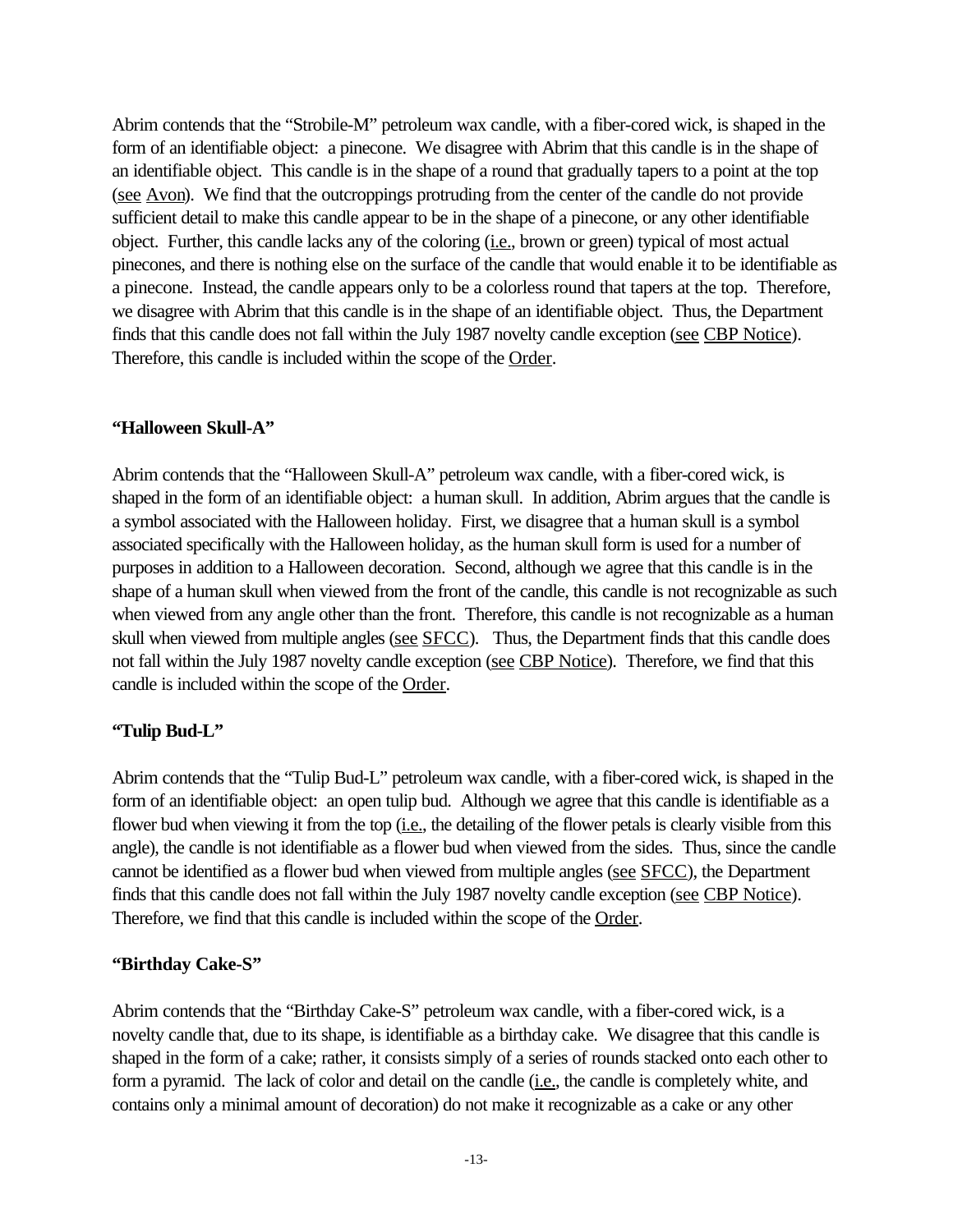identifiable object. This candle is sufficiently different from Endar's "Bond Cake" candle, which the Department determined to fall outside the scope of the Order, because it lacks the detail and color of this candle (see Final Scope Ruling: Endar Corp. (July 7, 2000) ("Endar Corp."). In Endar Corp., the Department determined that the "Bond Cake" candle was shaped in the form of a bundt cake because it was both shaped in the form of this object and it contained significant color detailing (i.e., the candle itself was brown and also contained white "icing" drizzled on its top and sides). The shape and coloring of the "Bond Cake" was also identifiable from multiple angles. The candle in the instant case does not contain the coloring and detail of Endar's "Bond Cake" candle, and does not contain enough detail to be identifiable as a cake. Therefore, we find that the "Birthday Cake-S" candle is not shaped in the form of an identifiable object. Thus, the Department finds that this candle does not fall within the July 1987 novelty candle exception (see CBP Notice). Therefore, we find that this candle is included within the scope of the Order.

# **"Censer"**

Abrim contends that the "Censer" petroleum wax candle, with a fiber-cored wick, is shaped in the form of an identifiable object: a censer or thurible. We disagree with Abrim that this candle is in the shape of a censer or any other identifiable object. The detailing on this candle is not sufficient to make it look like a censer; rather, the candle looks like a slightly rounded cylinder. Moreover, the candle also lacks any color details that would make it identifiable as a censer. Therefore, we disagree with Abrim that this candle is in the shape of an identifiable object. Thus, the Department finds that this candle does not fall within the July 1987 novelty candle exception (see CBP Notice). Therefore, this candle is included within the scope of the Order.

# **"X-Mas Tree-A"**

Abrim contends that the "X-Mas Tree-A" petroleum wax candle, with a fiber-cored wick, is shaped in the form of an identifiable object: a Christmas tree. We disagree with Abrim that this candle is in the shape of a Christmas tree or any other identifiable object. The detailing on this candle is not sufficient to make it look like a Christmas tree or any other type of tree (*i.e.*, there are no discernible needles, leaves, branches or ornaments). Moreover, the candle also lacks any coloring that would make it identifiable as a Christmas tree. Therefore, we disagree with Abrim that this candle qualifies as being in the shape of an identifiable object. Thus, the Department finds that this candle does not fall within the July 1987 novelty candle exception (see CBP Notice). Therefore, this candle is included within the scope of the Order.

# **"Snowman (Wife)"/"Snowman (Husband)"**

Abrim contends that the "Snowman (Wife)" and "Snowman (Husband)" petroleum wax candles, with fiber-cored wicks, are both shaped in the form of an identifiable object: a snowman. We agree with Abrim that these candles are each in the shape of a snowman. Abrim's "Snowman (Wife)" and "Snowman (Husband)" candles are each composed of two white concentric spheres, one larger than the other. The larger spherical shape forms the bottom, which represents the body, while the top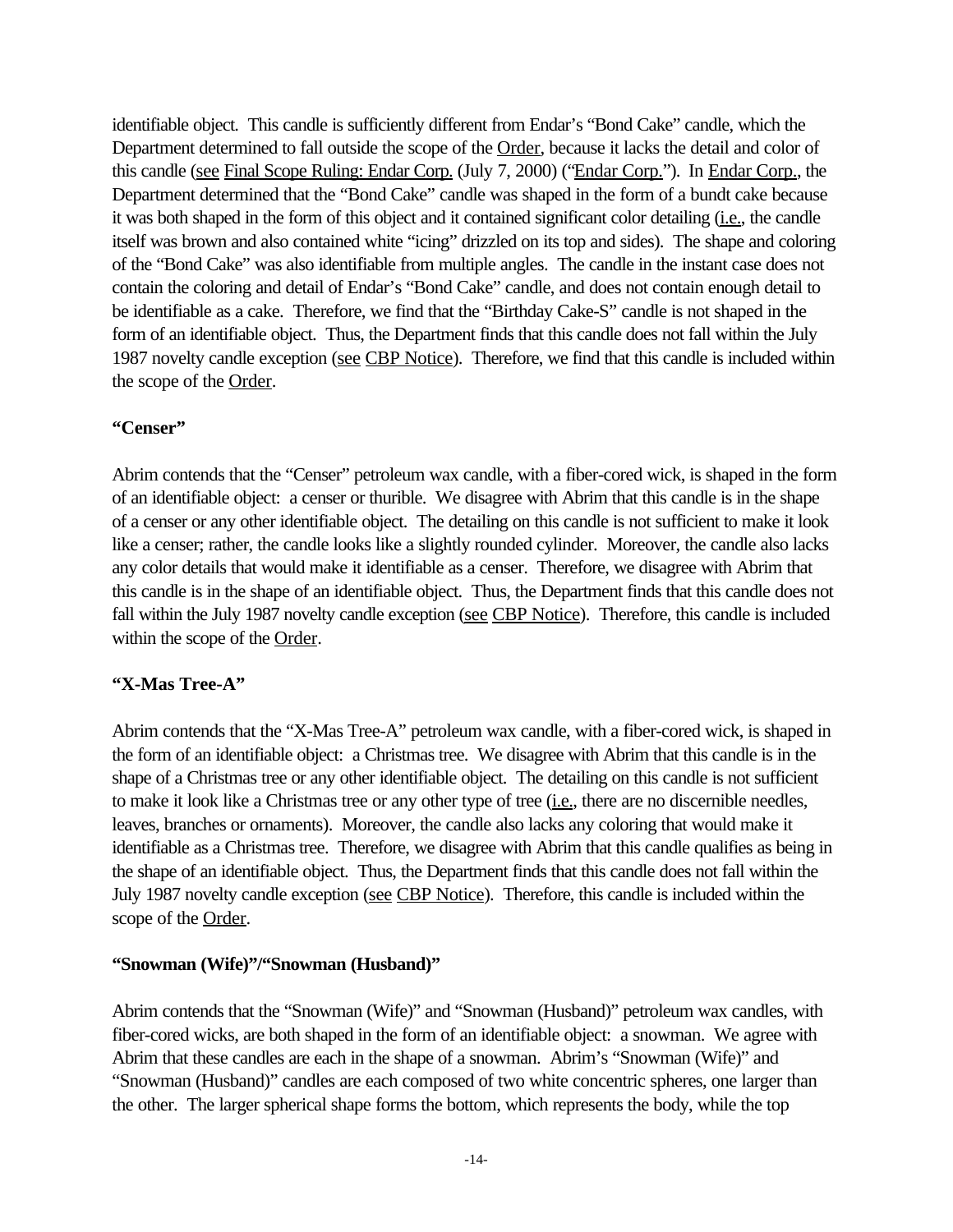sphere represents the head, which is adorned with a molded white hat and scarf. The entire body of the candle, including the hat and scarf, is white. However, although the shape of the candle is similar to the shape of most snowmen, the shape alone is not sufficient to qualify this candle under the identifiable object exception. In this case, each candle contains additional features common to most actual snowmen (i.e., eyes, nose, and scarf) that, coupled with the characteristic snowman shape, allow both of these candles to be identifiable as a snowman. In addition, the detailing on both the "Snowman (Wife)" and "Snowman (Husband)" candles (*i.e.*, the eyes, nose, and scarf) is visible from multiple angles, including the front, sides, and top (see SFCC).

The Department has ruled in the past that snowman designs are not specific to any holiday or special event (see Final Scope Ruling; Antidumping Duty Order on Petroleum Wax Candles From the People's Republic of China (A-570-504); American Greetings Corporation. (May 4, 2000)), and there has been no evidence placed on the record that would lead the Department to change its view on this matter. The Department is basing its decision in this case on the fact that Abrim's "Snowman (Wife)" and "Snowman (Husband)" candles are each identifiable as a three-dimensional snowman, with snowman characteristics that are visible from multiple angles.

Thus, the Department finds that these candles fall within the July 1987 novelty candle exception (see CBP Notice). Therefore, these candles fall outside the scope of the Order.

## **Summary**

Abrim argues that all twelve of its candles should fall outside the scope of the Order due to the novelty exception because they are either in the shape of identifiable objects or are associated with a specific holiday. For the reasons discussed above, we disagree with Abrim's arguments on the "Easter Egg/Flower Basket," "Square-M Angel," "Garlic-L," "Easter Egg-E," "Strobile-M," "Censer," "Halloween Skull-A," "Tulip Bud-L," "Birthday Cake-S," and "X-Mas Tree-A" candles but agree with its arguments on the "Snowman (Wife)" and "Snowman (Husband)" candles. Therefore, we find that the "Easter Egg/Flower Basket," "Square-M Angel," "Garlic-L," "Easter Egg-E," "Strobile-M," "Halloween Skull-A," "Tulip Bud-L," "Birthday Cake-S," "Censer," and "X-Mas Tree-A" candles are included within the scope of the Order, but the "Snowman (Wife)" and "Snowman (Husband)" candles fall outside the scope of the Order. These conclusions are consistent with the scope of the petition, the initial investigation, the determinations of the Secretary (including prior scope determinations), and the ITC.

## **Recommendation**

Based on the preceding analysis, we recommend that the Department find that Abrim's "Easter Egg/Flower Basket," "Square-M Angel," "Garlic-L," "Easter Egg-E," "Strobile-M," "Halloween Skull-A," "Tulip Bud-L," "Birthday Cake-S," "Censer," and "X-Mas Tree-A" candles are included within the scope of the Order. In addition, we recommend that the Department find that Abrim's "Snowman (Wife)" and "Snowman (Husband)" candles fall outside the scope of the Order.